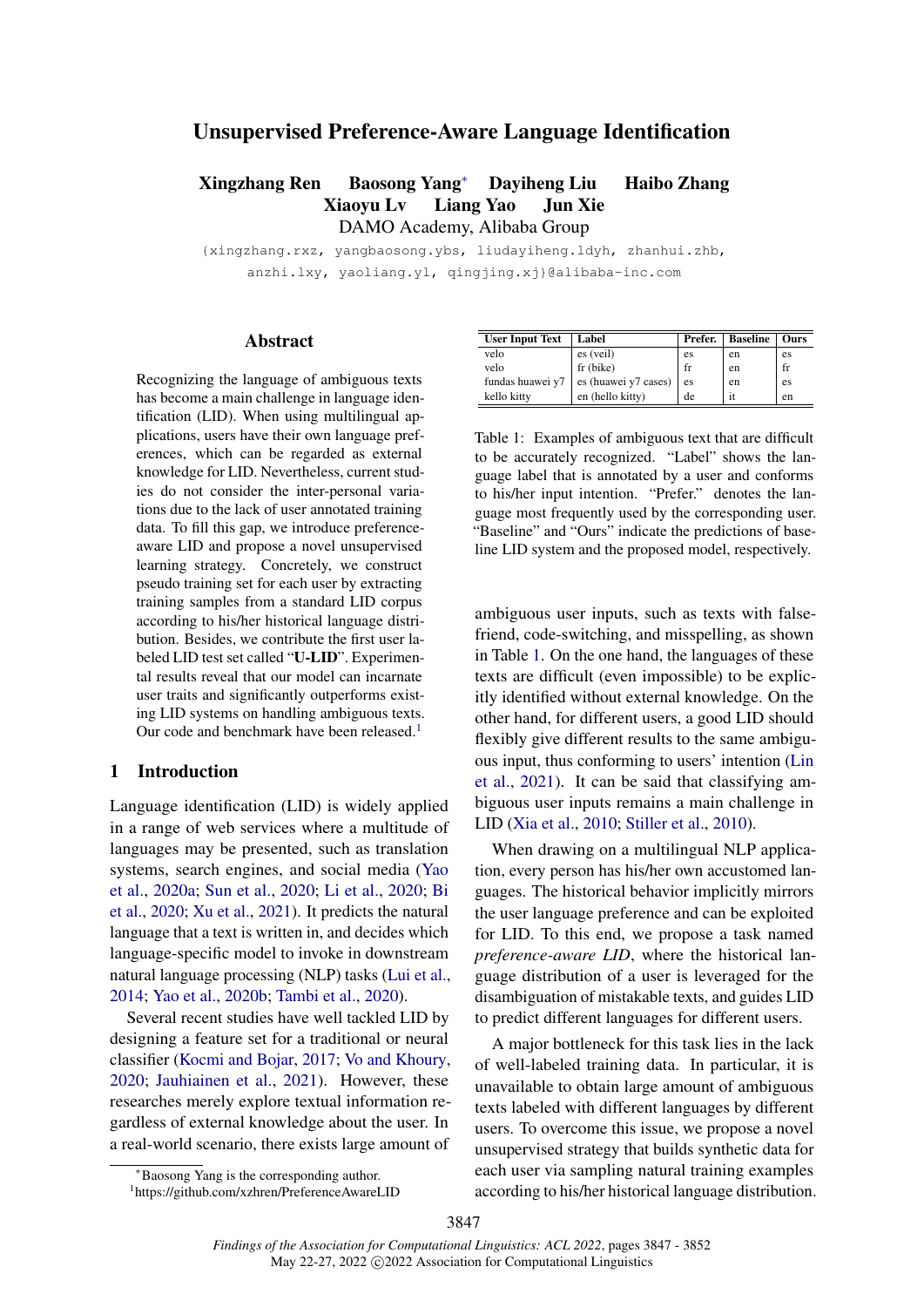We build our model upon Transformer [\(Vaswani](#page-5-8) [et al.,](#page-5-8) [2017\)](#page-5-8) and introduce two kinds of extensions. One is directly revising the predicted probability of LID using the user language preference. In order to maintain the robustness, the other encodes the user traits into inductive bias.

Our models are trained using a publicly available dataset extracted from Wikipedia. Towards evaluating the effectiveness, we construct a user-driven LID test set "U-LID". The benchmark consists of 21 languages, each of which contains 500 examples collected from a real-world translation system and labeled by users. Extensive analyses demonstrate the superiority and the robustness of our approach on recognizing error-prone cases.

# 2 Preliminary

**Problem Formulation** Given an input text  $X$ , the vanilla LID model with parameter  $\theta$  predicts the probability of the language y by  $P(y|X;\theta)$ . As an extension of conventional LID, preferenceaware LID considers the traits of each user, thus facilitating the classifying of ambiguous texts. In this paper, we treat the language preference of user as the external knowledge, which can be implicitly embodied in historical language distribution  $D^{(u)}$ of user u. Consequently, our task aims to model  $P(y^{(u)}|X, D^{(u)}; \theta)$ , as illustrated in Figure [1.](#page-1-0)

User Annotated Test Set In order to assess the effectiveness of the proposed method, we construct a preference-aware LID test set called "U-LID". The training instance is represented as a triplet  $\langle X, D^{(u)}, y^{(u)} \rangle$ . The samples are collected from a real-world translation system - Alibaba Translate.[2](#page-1-1) We mine user annotated data as follows: Given a user input, the translation system first returns a predicted language label and the associated translation results. When the user is dissatisfied with the prediction result, he/she may change the predicted language label. We argue that this operation not only reflects the user intention concerning the language, but also implies that the classification of the current input is error-prone. Accordingly, we collect texts whose predicted labels are revised by users. The test set is further manually checked and carefully desensitized by linguistic experts to maintain the data quality. Finally, the benchmark consists of 21 languages and  $11,031$  $11,031$  $11,031$  samples.<sup>3</sup> The

<span id="page-1-0"></span>

Figure 1: Illustration of the preference-aware LID task. The input text "*basket*" is a false-friend in English and French. Our model considers user language preference  $D^{(u)}$ , thus being able to identify ambiguous text and generate distinct results for different users.

average word count in each sample is 2.08, and the average number with respect to character is 13.27.

#### 3 Methodology

### 3.1 Preference-Aware Model

Our model is built upon the advanced neuralbased model – Transformer [\(Vaswani et al.,](#page-5-8) [2017\)](#page-5-8). Given an input query  $X$ , the output token representations can be formally expressed as:  $Z =$  $Transformer(X)$ .

The final probability distribution is calculated by assigning an output layer:

<span id="page-1-3"></span>
$$
Y = \text{softmax}(W_o \overline{Z} + b_o), \tag{1}
$$

where  $\overline{Z}$  denotes the mean of the token representations Z.  $W_0 \in \mathbb{R}^{L \times H}$ ,  $b_0 \in \mathbb{R}^L$  are trainable parameters with  $H$  being the hidden size and  $L$ being the number of languages. softmax $(\cdot)$  represents a non-linear function that is used to normalize the probability distribution of labels.

We propose the preference-aware model to leverage user language preference into LID includes two types of approaches:

Revision-Based Model Intuitively, we can multiply the output  $Y$  and the user language preference  $D^{(u)}$  directly. The final distribution is revised as:

$$
Y^{(u)} = \text{softmax}(YD^{(u)}). \tag{2}
$$

In this paradigm, we regard  $D^{(u)}$  as a reviser at the model training time. Note that, revision-based model can be also exploited in a plug-and-play fashion without any model training.

<span id="page-1-2"></span><span id="page-1-1"></span><sup>2</sup> https://translate.alibaba.com

<sup>3</sup> Including: English (en), Chinese (zh), Russian (ru), Portuguese (pt), Spanish (es), French (fr), German (de), Italian

<sup>(</sup>it), Dutch (nl), Japanese (ja), Korean (ko), Arabic (ar), Thai (th), Hindi (hi), Hebrew (he), Vietnamese (vi), Turkish (tr), Polish (pl), Indonesian (id), Malay (ms), and Ukrainian (uk).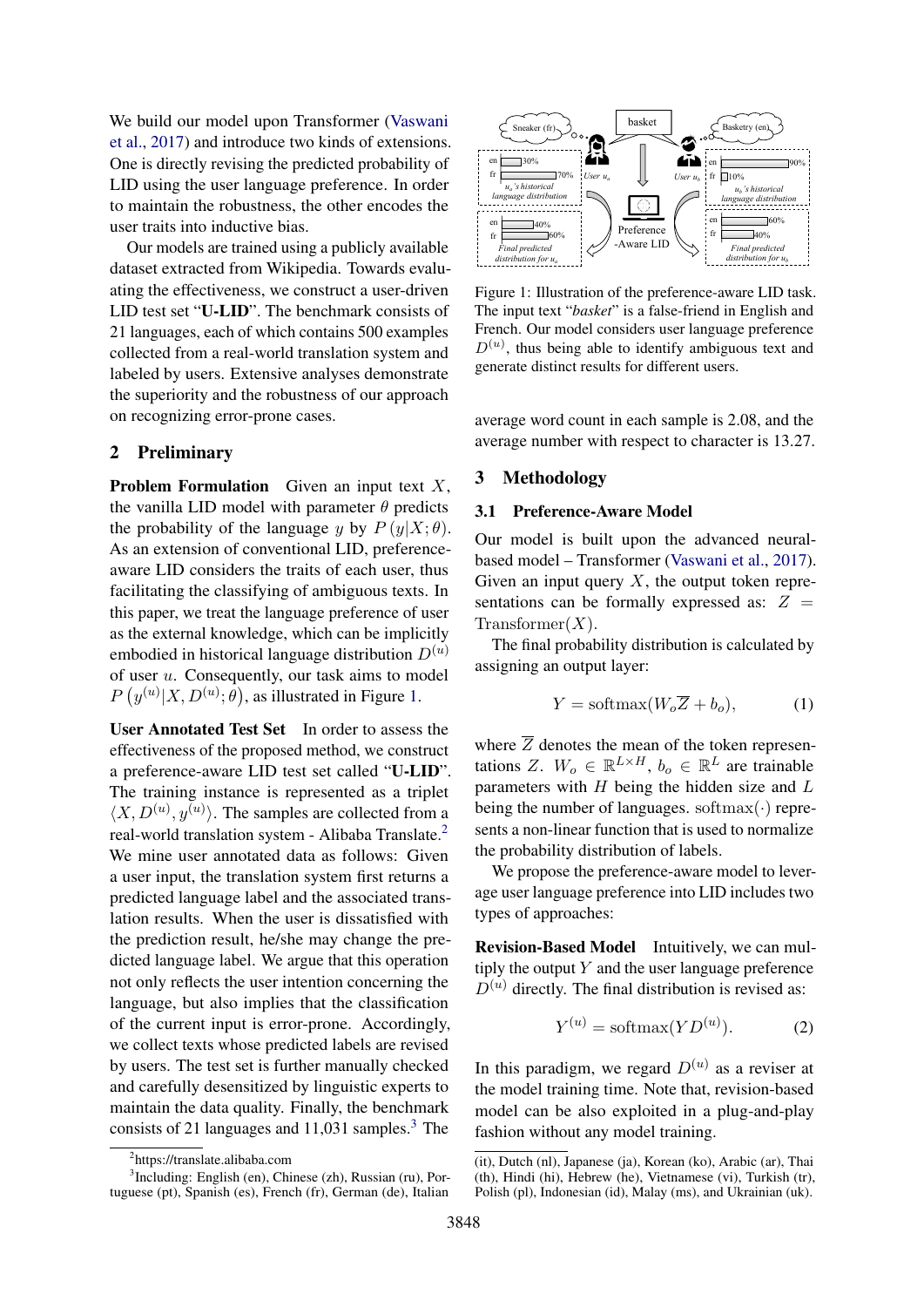<span id="page-2-0"></span>

Figure 2: Illustration of the construction of synthetic data. We use smoothed language preference of a user to sample examples from the standard training corpus.

Representation-Based Model A natural alternative is to encode language preference into a representation, which is then served as an inductive bias in the output layer. Here, we assign  $L$  trainable language embeddings  $W_e \in \mathbb{R}^{L \times L}$ . The user representation is the weighted sum of language embeddings regarding to user language distribution:  $W_eD^{(u)}$ . We modified Equation [1](#page-1-3) as follows:

$$
Y^{(u)} = \text{softmax}(W_o \overline{Z} + W_e D^{(u)} + b_o). \quad (3)
$$

# 3.2 Unsupervised Training

The main challenge of our task lies in the lack of user annotated training data. It is hard to construct large amount of training examples in the triplet form  $\langle X, D^{(u)}, y^u \rangle$ . Although we construct a test set by mining user operations on switching languages, such kind of approach depends on expensive manual review due to the massive noises.

To tackle this problem, we propose a novel unsupervised training strategy, as illustrated in Figure [2.](#page-2-0) In an existing LID training corpus  $T$ , each text is labeled to a language. Given the user historical language distribution  $D^{(u)}$ , we sample a subset  $T^{(u)}$  from T and guarantee the language distribution of  $T^{(u)}$  to be consistent with  $D^{(u)}$ . Nevertheless, most people only use one or two languages, making their historical distribution concentrated on a few languages. Immediately utilizing  $D^{(u)}$  to sample examples for training may cause overconfidence problem. Firstly, the model may tend to overlook either the user information or the input text. Secondly, texts of which language frequency is relatively low in  $D^{(u)}$  may fail to be correctly classified, especially for those languages not appearing in the user's historical inputs. Accordingly, we borrow the idea of up-sampling [\(Pereyra et al.,](#page-5-9)

[2017;](#page-5-9) [Wan et al.,](#page-5-10) [2022\)](#page-5-10) into our approach. The final sampling distribution can be calculated as:

$$
S^{(u)} = \text{softmax}((1 - \alpha)D^{(u)} + \alpha/L).
$$
 (4)

Here, we set  $\alpha = 0.01$  and collect 100 examples for each user as default. Besides, in order to maintain the robustness and cope with the situation that the user's historical input is none or inaccessible, we treat the uniform distribution as  $D^{(u)}$ , then supplement the same number of standard training examples to that in current synthetic corpus.

## 4 Experiments

#### 4.1 Experimental Setting

Data Setting We collect 100 thousand (K) users from the log of the real-world translation system Alibaba Translate. Considering the standard LID corpus  $T$ , we follow [Vo and Khoury](#page-5-5) [\(2020\)](#page-5-5) to extract the natural training data from the released datasets: W2C corpus [\(Majlis and Zabokrtský,](#page-4-6) [2012\)](#page-4-6), Common Crawl corpus [\(Schäfer,](#page-5-11) [2016\)](#page-5-11) and Tatoeba [\(Tiedemann and Thottingal,](#page-5-12) [2020\)](#page-5-12). Finally T consists of 21 languages, each of which contains 5 million (M) samples. We examine models on U-LID test set. Moreover, in order to investigate the robustness of our methods on conventional LID task, we further collect a publicly available test set KB-21 from [Kocmi and Bojar](#page-4-3) [\(2017\)](#page-4-3), using a subset of 21 languages. KB-21 consists of 2,100 samples, the average amounts of words and characters in each sample are 4.47 and 34.90, respectively.

Implementation Details We follow the Base model setting as [Vaswani et al.](#page-5-8) [\(2017\)](#page-5-8), excepting that the number of layers is set to 1 for the computational efficiency. $4$  To avoid the problem of outof-vocabulary, we follow existing LID approaches to exploit character-based embedding [\(Jauhiainen](#page-4-7) [et al.,](#page-4-7) [2019\)](#page-4-7), in which vocabulary size is set to 15K.

In this study, 1-Layer TRANSFORMER model is served as baseline. We reimplement widely used text classification models, FASTTEXT [\(Joulin](#page-4-8) [et al.,](#page-4-8) [2017\)](#page-4-8) and TEXTCNN [\(Kim,](#page-4-9) [2014\)](#page-4-9) as well as recent LID approach ATTENTIONCNN [\(Vo and](#page-5-5) [Khoury,](#page-5-5) [2020\)](#page-5-5), as listed in Table [2.](#page-3-0) In addition, we reproduced a state-of-the-art model Naive Bayes [\(Jauhiainen et al.,](#page-4-4) [2021\)](#page-4-4) in VarDial2021 task [\(Chakravarthi et al.,](#page-4-10) [2021\)](#page-4-10). Moreover, we also examine popular LID systems on our LID tasks,

<span id="page-2-1"></span><sup>&</sup>lt;sup>4</sup>We verified that complex networks marginally contribute to LID, which is consistent with findings in [Ceolin](#page-4-11) [\(2021\)](#page-4-11).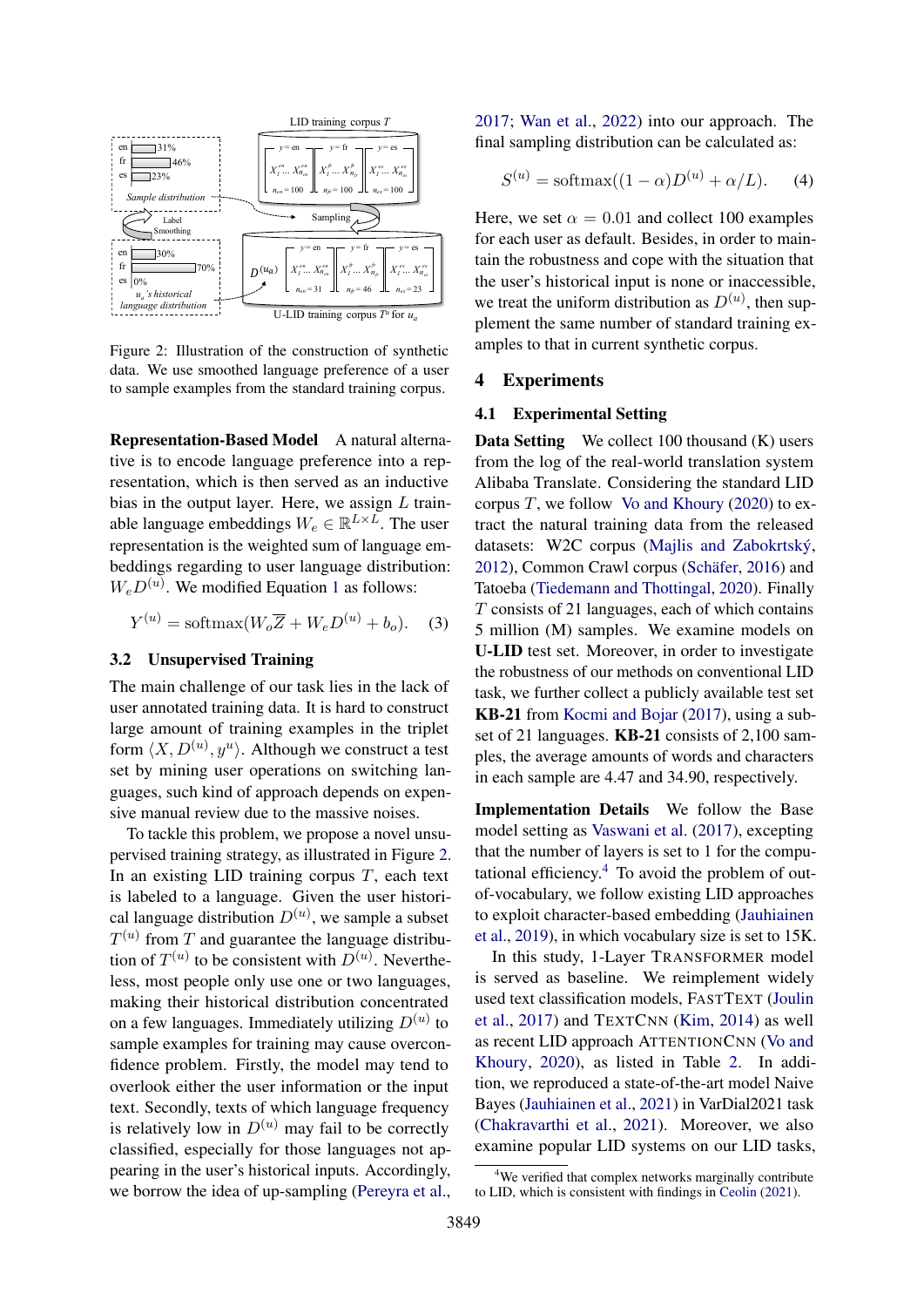<span id="page-3-0"></span>

| Model                                 | <b>U-LID</b>          | $KB-21$           |  |  |
|---------------------------------------|-----------------------|-------------------|--|--|
| <b>Existing LID Systems</b>           |                       |                   |  |  |
| Langid.py (Lui and Baldwin, 2012)     | 63.52                 | 91.33             |  |  |
| LanideNN (Kocmi and Bojar, 2017)      | 67.23                 | 92.71             |  |  |
| <b>Reimplemented Models</b>           |                       |                   |  |  |
| NAIVE BAYES (Jauhiainen et al., 2021) | 60.53                 | 89.91             |  |  |
| FASTTEXT (Joulin et al., 2017)        | 59.25                 | 88.69             |  |  |
| TEXTCNN (Kim, 2014)                   | 61.58                 | 91.24             |  |  |
| ATTENTIONCNN (Vo and Khoury, 2020)    | 62.16                 | 91.41             |  |  |
| Ours                                  |                       |                   |  |  |
| <b>TRANSFORMER</b> (Baseline)         | 67.35                 | 92.81             |  |  |
| +Revision-Based Model                 | $89.23$ <sup>††</sup> | 91.19             |  |  |
| +without training                     | 84.79 <sup>tt</sup>   | 92.81             |  |  |
| +Representation-Based Model           | 88.74 <sup>11</sup>   | $93.09^{\dagger}$ |  |  |

Table 2: Classification accuracy (ACC) on test sets. For reference, when immediately regarding the user preference language as the predicted result, the ACC on U-LID is 66.42. The proposed preference-aware LID models show significant improvements on U-LID tasks. Experimental results of neural-based models own averaged over 5 independent runs."†" and "††" indicate the improvement over TRANSFORMER is statistically significant ( $p < 0.05$  and  $p < 0.01$ , respectively), estimated by bootstrap sampling [\(Koehn,](#page-4-13) [2004\)](#page-4-13).

including Langid.py<sup>[5](#page-3-1)</sup> [\(Lui and Baldwin,](#page-4-12) [2012\)](#page-4-12) and LanideNN<sup>[6](#page-3-2)</sup> [\(Kocmi and Bojar,](#page-4-3) [2017\)](#page-4-3).

For training, we used Adam optimizer [\(Kingma](#page-4-14) [and Ba,](#page-4-14) [2015\)](#page-4-14) with the same learning rate schedule as [Vaswani et al.](#page-5-8) [\(2017\)](#page-5-8) and 8k warmup steps. Each batch consists of 1,024 examples and dropout rate is set to a constant of 0.1. Models are trained on a single Tesla P100 GPU.

Considering the compared models, we exploit 1-3 gram to extract characters and words for FAST-TEXT [\(Joulin et al.,](#page-4-8) [2017\)](#page-4-8). As to TEXTCNN [\(Kim,](#page-4-9) [2014\)](#page-4-9), we apply six filters with the size of 3, 3, 4, 4, 5, 5 and a hidden size of 512. For computational efficiency, 1 layer network is used as default if no confusion is possible. Other configurations of our reimplementations are same to common settings described in corresponding literature or the released source codes.

# 4.2 Results

The results are concluded in Table [2.](#page-3-0) Our models significantly outperform the compared methods over 17%-22% accuracy on U-LID task, indicating the effectiveness of the utilization of user information. Specifically, treating user's language preference as a reviser performs best on U-LID, while

<span id="page-3-3"></span>

Figure 3: Effects of the number of historical inputs on U-LID. Representation-based model is more robust.

declining the quality on KB-21. We attribute this to the overconfidence of revision-based model on user historical language distribution, which weakens the learning of LID model on original text classification. It is encouraging to see that revision-based model without training can yields considerable result on U-LID, in the meanwhile, does not affect the quality on KB-21 by feeding the uniform historical distribution. By contrast, representationbased model alleviates the overconfidence problem and achieves good performance in both U-LID and KB-21. Accordingly, we use representation-based model as the default setting in subsequent analyses.

#### 4.3 Analysis

Robustness Analysis User's language preference greatly affects our model. The less the user historical inputs, the higher the uncertainty of user preference is. Accordingly, the robustness of our model is necessary to be assessed. We plot Figure [3](#page-3-3) to show the effects of the number of historical inputs. Obviously, revision-based model yields lower accuracy when there exists relatively bare user historical information, verifying our hypothesis that the model suffers from the problem of overconfidence on historical language distribution. On the contrary, representation-based model draws a more smooth line, which demonstrates its robustness.

Qualitative Analysis Table [1](#page-0-2) shows several identification results. In the first two cases, "*velo*" is a Spanish and French false-friend. The third example is code-switching in which "*huawei y7*" is a mobile phone module, preceded by a Spanish word which means "*case*". For the last case, "*kello*" presents a misspelled English word "*hello*". Results indicate that vanilla LID model fails to correctly identify these cases, while our model can exactly predict distinct results that conform to the user intention.

<span id="page-3-1"></span><sup>5</sup> https://github.com/saffsd/langid.py

<span id="page-3-2"></span><sup>6</sup> https://github.com/kocmitom/LanideNN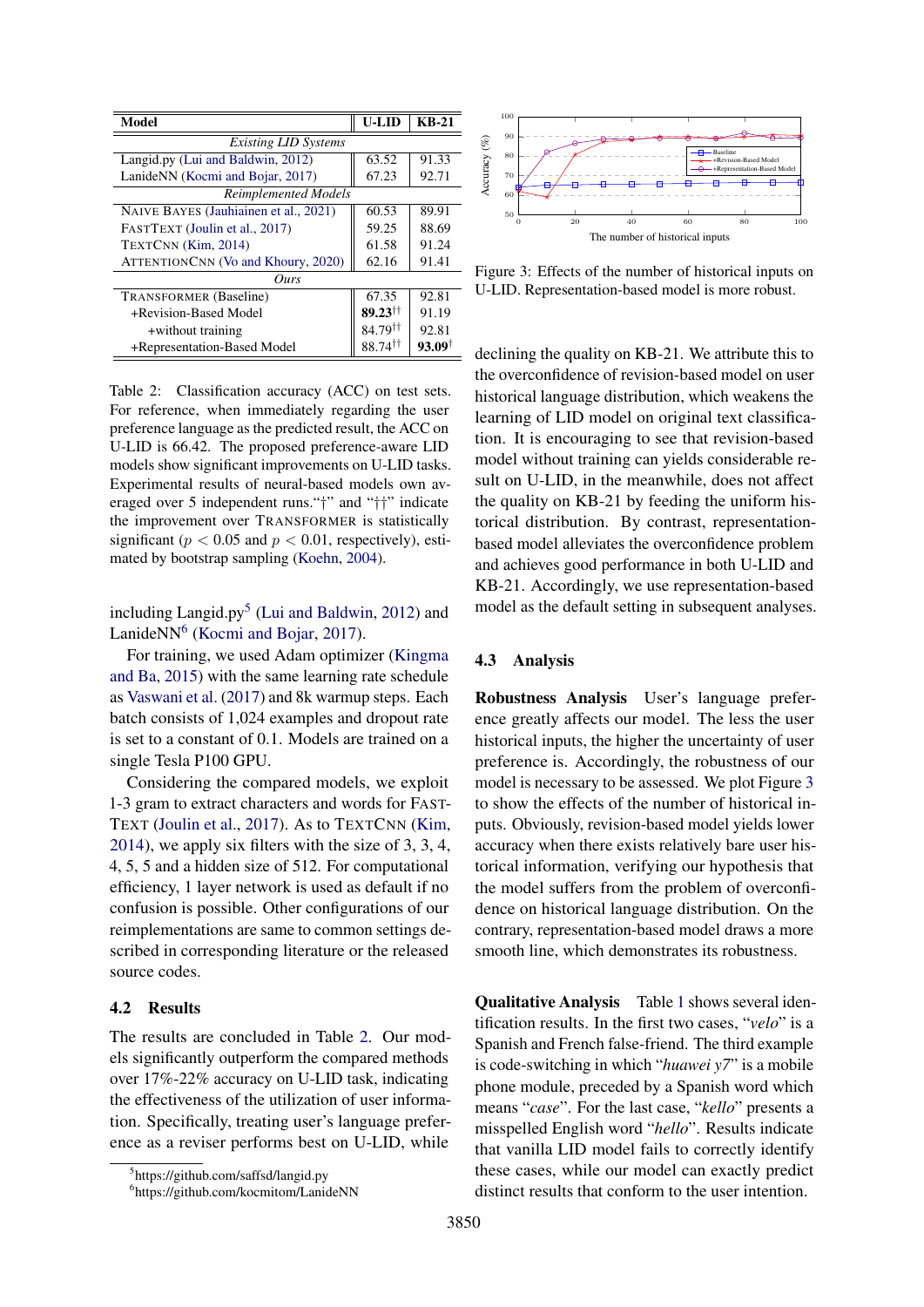# 5 Conclusion

We explore preference-aware LID. Major contributions of our work are four-fold: 1) We introduce preference-aware LID task that leverages user language preference to improve LID. We hope our work can attract more attention to explore techniques on this topic; 2) We propose a novel unsupervised strategy to guide model to take user historical language distribution into account; 3) We collect **U-LID** and make it publicly available, which may contribute to the subsequent researches on LID; and 4) Extensive analyses indicate the effectiveness and robustness of our method, verifying that LID can profit from personality information to make the results conform to user intention.

### Acknowledgments

We thank anonymous reviewers for valuable comments. This research was supported by National Key R&D Program of China under Grant No.2018YFB1403202.

#### References

- <span id="page-4-1"></span>Tianchi Bi, Liang Yao, Baosong Yang, Haibo Zhang, Weihua Luo, and Boxing Chen. 2020. [Constraint](http://arxiv.org/abs/2010.13658) [translation candidates: A bridge between neural](http://arxiv.org/abs/2010.13658) [query translation and cross-lingual information re](http://arxiv.org/abs/2010.13658)[trieval.](http://arxiv.org/abs/2010.13658) *CoRR*, abs/2010.13658.
- <span id="page-4-11"></span>Andrea Ceolin. 2021. Comparing the performance of cnns and shallow models for language identification. In *Proceedings of the Eighth Workshop on NLP for Similar Languages, Varieties and Dialects*, pages 102–112.
- <span id="page-4-10"></span>Bharathi Raja Chakravarthi, Gaman Mihaela, Radu Tudor Ionescu, Heidi Jauhiainen, Tommi Jauhiainen, Krister Lindén, Nikola Ljubešić, Niko Partanen, Ruba Priyadharshini, Christoph Purschke, et al. 2021. Findings of the vardial evaluation campaign 2021. In *Proceedings of the Eighth Workshop on NLP for Similar Languages, Varieties and Dialects*, pages 1–11.
- <span id="page-4-4"></span>Tommi Jauhiainen, Heidi Jauhiainen, and Krister Lindén. 2021. Naive bayes-based experiments in romanian dialect identification. In *Proceedings of the Eighth Workshop on NLP for Similar Languages, Varieties and Dialects*, pages 76–83.
- <span id="page-4-7"></span>Tommi Jauhiainen, Marco Lui, Marcos Zampieri, Timothy Baldwin, and Krister Lindén. 2019. [Automatic](https://doi.org/10.1613/jair.1.11675) [language identification in texts: A survey.](https://doi.org/10.1613/jair.1.11675) volume 65, pages 675–782.
- <span id="page-4-8"></span>Armand Joulin, Edouard Grave, Piotr Bojanowski, and Tomás Mikolov. 2017. [Bag of tricks for efficient](https://doi.org/10.18653/v1/e17-2068)

[text classification.](https://doi.org/10.18653/v1/e17-2068) In *Proceedings of the 15th Conference of the European Chapter of the Association for Computational Linguistics, EACL 2017, Valencia, Spain, April 3-7, 2017, Volume 2: Short Papers*, pages 427–431. Association for Computational Linguistics.

- <span id="page-4-9"></span>Yoon Kim. 2014. [Convolutional neural networks for](https://doi.org/10.3115/v1/d14-1181) [sentence classification.](https://doi.org/10.3115/v1/d14-1181) In *Proceedings of the 2014 Conference on Empirical Methods in Natural Language Processing, EMNLP 2014, October 25-29, 2014, Doha, Qatar, A meeting of SIGDAT, a Special Interest Group of the ACL*, pages 1746–1751. ACL.
- <span id="page-4-14"></span>Diederik P. Kingma and Jimmy Ba. 2015. [Adam: A](http://arxiv.org/abs/1412.6980) [method for stochastic optimization.](http://arxiv.org/abs/1412.6980) In *3rd International Conference on Learning Representations, ICLR 2015, San Diego, CA, USA, May 7-9, 2015, Conference Track Proceedings*.
- <span id="page-4-3"></span>Tom Kocmi and Ondrej Bojar. 2017. [Lanidenn: Multi](http://arxiv.org/abs/1701.03338)[lingual language identification on character window.](http://arxiv.org/abs/1701.03338) *CoRR*, abs/1701.03338.
- <span id="page-4-13"></span>Philipp Koehn. 2004. Statistical significance tests for machine translation evaluation. In *EMNLP*.
- <span id="page-4-0"></span>Juntao Li, Chang Liu, Jian Wang, Lidong Bing, Hongsong Li, Xiaozhong Liu, Dongyan Zhao, and Rui Yan. 2020. [Cross-lingual low-resource set-to](https://aaai.org/ojs/index.php/AAAI/article/view/6335)[description retrieval for global e-commerce.](https://aaai.org/ojs/index.php/AAAI/article/view/6335) In *The Thirty-Fourth AAAI Conference on Artificial Intelligence, AAAI 2020, The Thirty-Second Innovative Applications of Artificial Intelligence Conference, IAAI 2020, The Tenth AAAI Symposium on Educational Advances in Artificial Intelligence, EAAI 2020, New York, NY, USA, February 7-12, 2020*, pages 8212– 8219. AAAI Press.
- <span id="page-4-5"></span>Huan Lin, Liang Yao, Baosong Yang, Dayiheng Liu, Haibo Zhang, Weihua Luo, Degen Huang, and Jinsong Su. 2021. Towards user-driven neural machine translation. In *Proceedings of the 59th Annual Meeting of the Association for Computational Linguistics and the 11th International Joint Conference on Natural Language Processing (Volume 1: Long Papers)*, pages 4008–4018.
- <span id="page-4-12"></span>Marco Lui and Timothy Baldwin. 2012. [langid.py: An](https://www.aclweb.org/anthology/P12-3005/) [off-the-shelf language identification tool.](https://www.aclweb.org/anthology/P12-3005/) In *The 50th Annual Meeting of the Association for Computational Linguistics, Proceedings of the System Demonstrations, July 10, 2012, Jeju Island, Korea*, pages 25–30. The Association for Computer Linguistics.
- <span id="page-4-2"></span>Marco Lui, Jey Han Lau, and Timothy Baldwin. 2014. [Automatic detection and language identification of](https://tacl2013.cs.columbia.edu/ojs/index.php/tacl/article/view/86) [multilingual documents.](https://tacl2013.cs.columbia.edu/ojs/index.php/tacl/article/view/86) *Trans. Assoc. Comput. Linguistics*, 2:27–40.
- <span id="page-4-6"></span>Martin Majlis and Zdenek Zabokrtský. 2012. [Lan](http://www.lrec-conf.org/proceedings/lrec2012/summaries/267.html)[guage richness of the web.](http://www.lrec-conf.org/proceedings/lrec2012/summaries/267.html) In *Proceedings of the Eighth International Conference on Language Resources and Evaluation, LREC 2012, Istanbul,*